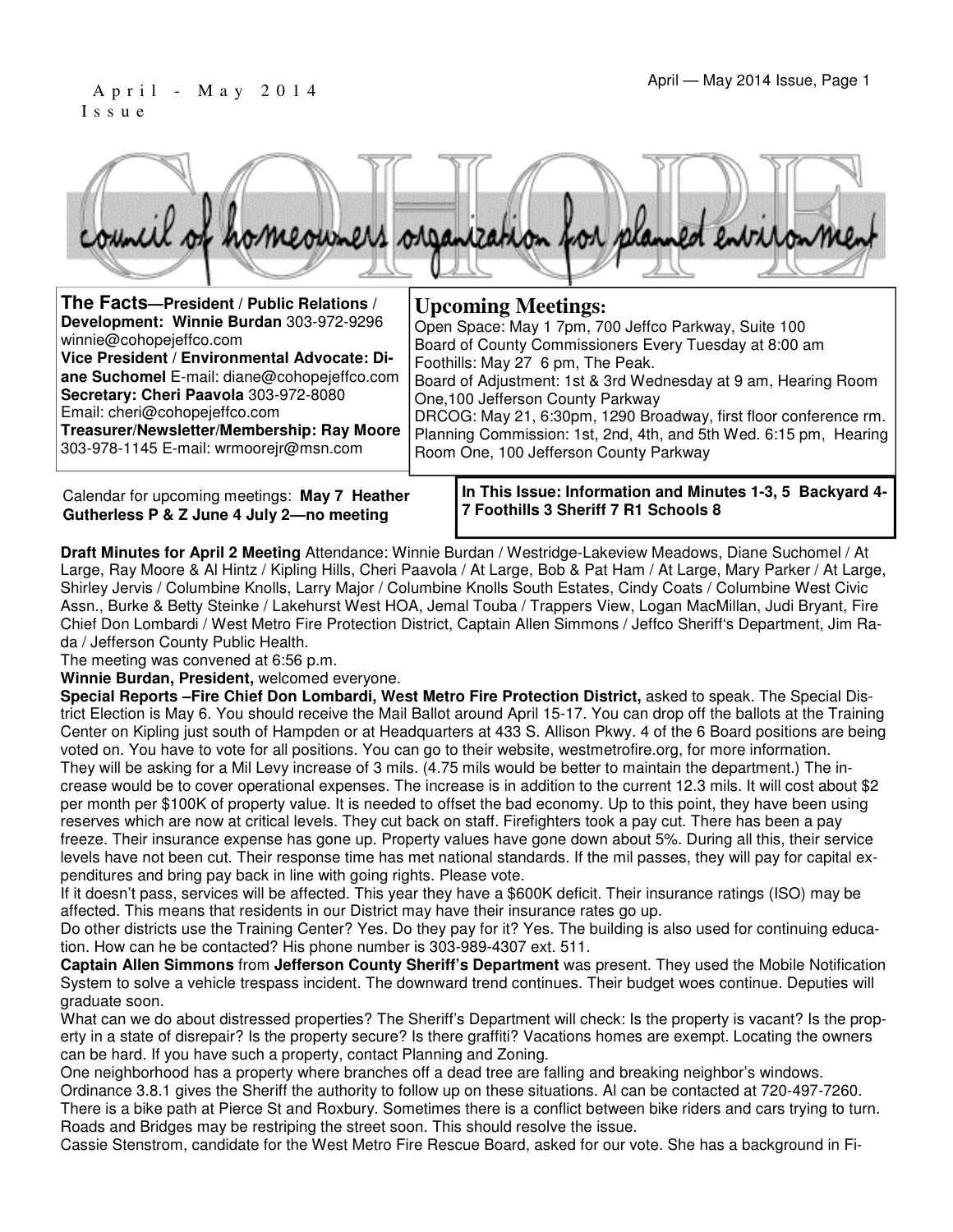nance and Management.

No one from Foothills Parks and Recreation District or Jefferson County Public Schools was present.

Tonight's speaker was **Jim Rada, Jefferson County Public Health, Director of Environmental Health.** He has 33 years of local public health experience; 2 years in Jefferson County. His office is in the Taj. He was appointed Water Quality Control Representative.

Environmental Health Services handles inspections, permits, complaints, Land Use applications, emergency planning, and disease control. He has a staff of 22 people and a budget of \$2.4M of which about \$1M is from fees.

Retail Food Facilities Inspection Services has a staff of 5.5. The optimal staff would be 9. The State of Colorado has the authority which it delegates to Jefferson County. Retail Food Establishments store, prepare, and / or sell food for public consumption. They also provide training such as in food safety. What about vans that drive to locations? Yes, they are included. What about a private home? Private homes cannot be used to produce food for public consumption. Charitable and non-profit locations are exempt. Are school lunches or business lunch rooms included? Yes.

The first thing a new establishment needs is a license. Since 1960, they have issued 2,100 licenses. The new license includes a Planned Review Process.

Routine Inspections happen every year but the frequency is based on several risk-based factors. These factors include the type of food prepared, the complexity of food preparation, meal volume and their inspection history. If an establishment is rated at Risk 1(high), then they get inspections every 1-2 years. If an establishment is rated at Risk 4 (low), then they get inspections every 3-4 years. They performed 1,680 inspections last year.

Does the inspection cover inside and outside? Yes. It also covers whether the employees look healthy and food safety knowledge.

Are inspections announced? Typically they are not announced.

Where are the results posted? They are posted on their website. Why aren't they posted in public view? This is not allowed or required in state law.

What about Hepatitis? There are no regulations that employees be tested for Hepatitis or have a health exam. The next subject Jim wanted to discuss was Enforcement. There is a LOT of due process built into enforcement. Enforcement tools include Closure without suspension procedures and License suspension and revocation of license. Closure is hard to do and usually used for imminent health hazards. These hazards are power outage, water outage, or sewage on the floor. License suspension include a Civil 1 Penalty. Reasons include no license, no Planned Review, or the establishment does not allow an inspection.

The process involves an inspection and 3 follow up visits. Then they can levy a penalty of \$250 - \$1,000. Then there are 4 more follow ups. Then another penalty can be levied. Then 5 more follow ups and another penalty. If an establishment gets 3 penalties in a 12-month period, then they can start the suspension process. However they try to work with businesses if the business is willing to work with the Health Department. They like to employ the carrot approach. They also provide training.

Do Food Trucks have many issues? Most have a commissary where the food is made and water is acquired and dumped.

Do they put out Notices? Yes they can be issued locally, by other municipalities, and the state.

Is the license issued to the facility or a person? It is issued to the facility. If the facility moves to a new location, then they have to get a new license.

Are they involved in Liquor Licenses? They don't issue the license, but the liquor license requires that the establishment are in compliance with health matters.

What about rabies, West Nile virus, etc? Skunk Rabies (a variant of rabies) is moving into the Metro area. They work with Animal Control. They have 3-4 mosquito traps that they analyze for West Nile virus. Typically we have the rain water species of mosquito which do not carry West Nile virus.

Do they do anything about dog excrement? If it is on the county right of way, then contact Animal Control. If it is about water run-off, etc., then contact Planning and Zoning.

Their website is http://jeffco.us/public-health/healthy-environments/inspections-and-assessments/food-service-

establishment-inspection/. The go to the Food Service database. You can search by different fields.

How are complaints handled? They respond within 24 hours in the case of a food borne illness.

Do they follow up on reports on TV? They provide inspection details to the media. Television focuses on establishments with 5 or more violations. If television people get information, they refer them to the Health Department.

Jim can be reached at 303-271-5700. (Mr. Rada sent a follow up note regarding the free short term radon testing kits available to Jeffco residents. Interested residents need to go to their office during normal working hours/days to get one. Follow the directions that are on the test kit package.)

**Reports from Officers** Roll Call was taken. We had 14 members present and we have a quorum.

**Winnie Burdan, President**, was present.

**Ray Moore, Treasurer, was present.** We have \$1,813.48.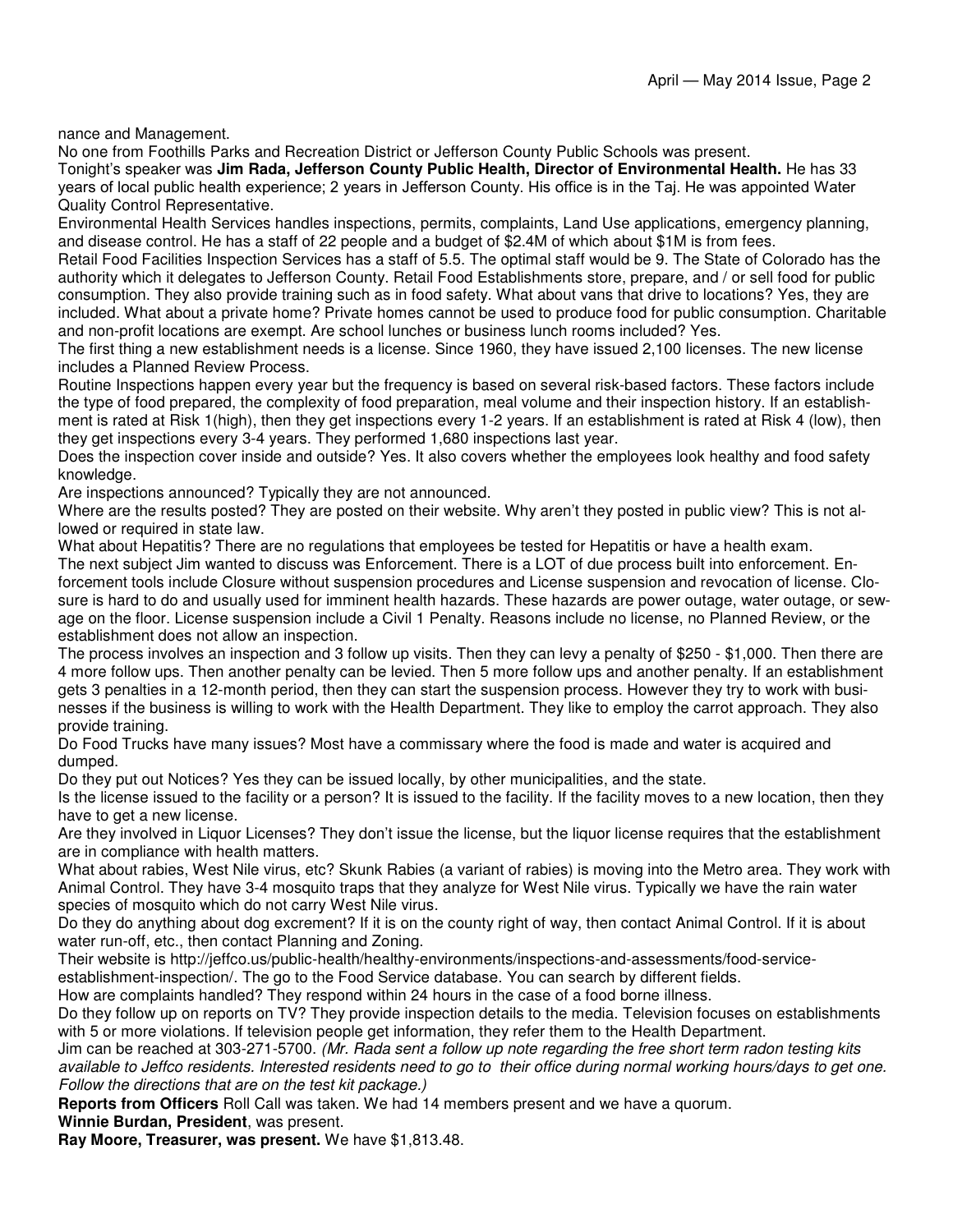**Cheri Paavola, Secretary, was present.** The Minutes for March were approved.

**Diane Suchomel, Vice President,** was present.

At our May meeting Heather Gutherless will be speaking about the proposed changes to the Accessory Dwelling Unit regulation. A public meeting about those proposed regulation changes will be held on 4/23 at the County's administration building.

There is a Community Meeting on Mar. 11th on the Quincy Lake Use Area A. They are now proposing 90% single family residential and 10% commercial. The meeting will be at The Rock of the Southwest Church at 6:00 - 7:00.

4/9 is a rezoning hearing for the State Licensed Hospital at Wadsworth and Coal Mine. The County Commissioner Hearing is 4/29.

4/9 is a rezoning hearing for Gymnazm at C-470 and Bowles.

4/23 is the Planning Commissioners Hearing for 10251 W. Bowles Ave. This is for the apartment building above the NA-PA. The County Commissioners hearing is 5/13.

Updated FEMA flood plain hazard maps for this area were released in February. You can look at the flood plain hazard map for your address on their website https://msc.fema.gov . Based upon the updated flood plain hazard maps mortgage companies may require some homeowners in this area who have US Government backed mortgage types to purchase flood insurance if their locations are now in certain categories of flood hazard areas. Our next Adopt A Highway Clean Up day is Apr. 19 at 8:30 a.m. We will meeting in the church parking lot as usual.

Free Legal clinics are available at Jeffco Court House. There is a flyer at the Library; go to the Self Help Desk. You have to make an appointment. You get 10 - 15 min. to meet with a lawyer.

#### **Old Business** None.

**New Business** None.

**Announcements** Mary Parker's next Town Hall is 4/26 at 9:30 - 11:00 at the Jeffco South Precinct. We adjourned at 8:48 p.m.-Cheri Paavola, Secretary

| <b>COHOPE Treasury Activity: April 2014 Beginning Balance April 2, 2014</b><br><b>Deposits</b>                      |    | 1573.48<br>440.00 |
|---------------------------------------------------------------------------------------------------------------------|----|-------------------|
| Suchomel, Ham, Auburn, Paavola, Fisher, Rotherham, Parker, Sielaff \$20                                             |    |                   |
| Co Knolls, Williamsburg II, Lakehurst West, Columbine West, Kipling Hills, Trappers View Col. Knolls S. Estate \$40 |    |                   |
| Withdrawals                                                                                                         |    | 0.00              |
| <b>Ending Balance May 7, 2014</b>                                                                                   | S. | 2013.48           |

**Foothills Park & Recreation District** Kate Dragoo Communications & Marketing Specialist (303) 409-2525; kate@fhprd.org

**April 14 2014—We Want Your Feedback** – **survey underway** Foothills Park & Recreation District invites you to complete our 2014 survey. It's our way of getting a pulse on how you think we're doing, allows for open feedback and gives us insight to important items happening around the District. The survey will be open through Friday, May 16. To start the survey, visit www.ifoothills.org/2014survey

**Spring Pottery Sale, May 2-3** Find one-of-a-kind, handmade art for Mother's Day gifts, wedding gifts and more at Foothills Park & Recreation District's Spring Pottery Sale at the Ridge Recreation Center (6613 S. Ward St.). Pottery sale hours are Friday, May 2 from 8 a.m. – 7 p.m. and Saturday, May 3 from 8 a.m. – 5 p.m. Support local artists - pottery items available for sale are created by students and staff of the pottery classes offered at Foothills. For more information call 303.409.2612 or visit www.ifoothills.org/events

**Mother's Day Special, May 11** Moms swim free during open swim hours at Foothills Park & Recreation District's Ridge Recreation Center Pools and Lilley Gulch Recreation Center Pool when accompanied by their child(ren) on Sunday, May 11, 2014. For more information call 303.409.2333 or visit www.ifoothills.org.

**Foothills Outdoor Pools open May 24 & 31** Splish, splash and celebrate summer at Foothills Park & Recreation District's pool opening days. A special admission rate of only \$3 per person will be available at the outdoor pools on opening days!

Pools opening on Saturday, May 24: Weaver Hollow Pool (12750 W. Stanford Ave.) and Deer Creek Pool (8637 S. Garrison St.) Opening the following weekend on Saturday, May 31: 6th Avenue West Pool (400 Holman Way) and Columbine West Pool (7046 S. Webster St.)

Foothills offers a wide range of open swim hours as well as classes for all ages and abilities. A great way to save money during the summer months is to purchase a Summer Fun Pass – pass sales begin May 1 at all Foothills facilities. For more information on classes and passes visit www.ifoothills.org or call 303.409.2100.

**2014 Foothills Community Entertainment** Celebrating 24 years of free concerts - Foothills Park & Recreation District has released the line-up for the 2014 Foothills Community Entertainment held at Clement Park (corner of Bowles & Pierce). Free concerts and performances will showcase a wide variety of free, family-friendly concerts from June-August. For more information visit www.ifoothills.org/concerts. Concert cards also available at all Foothills facilities.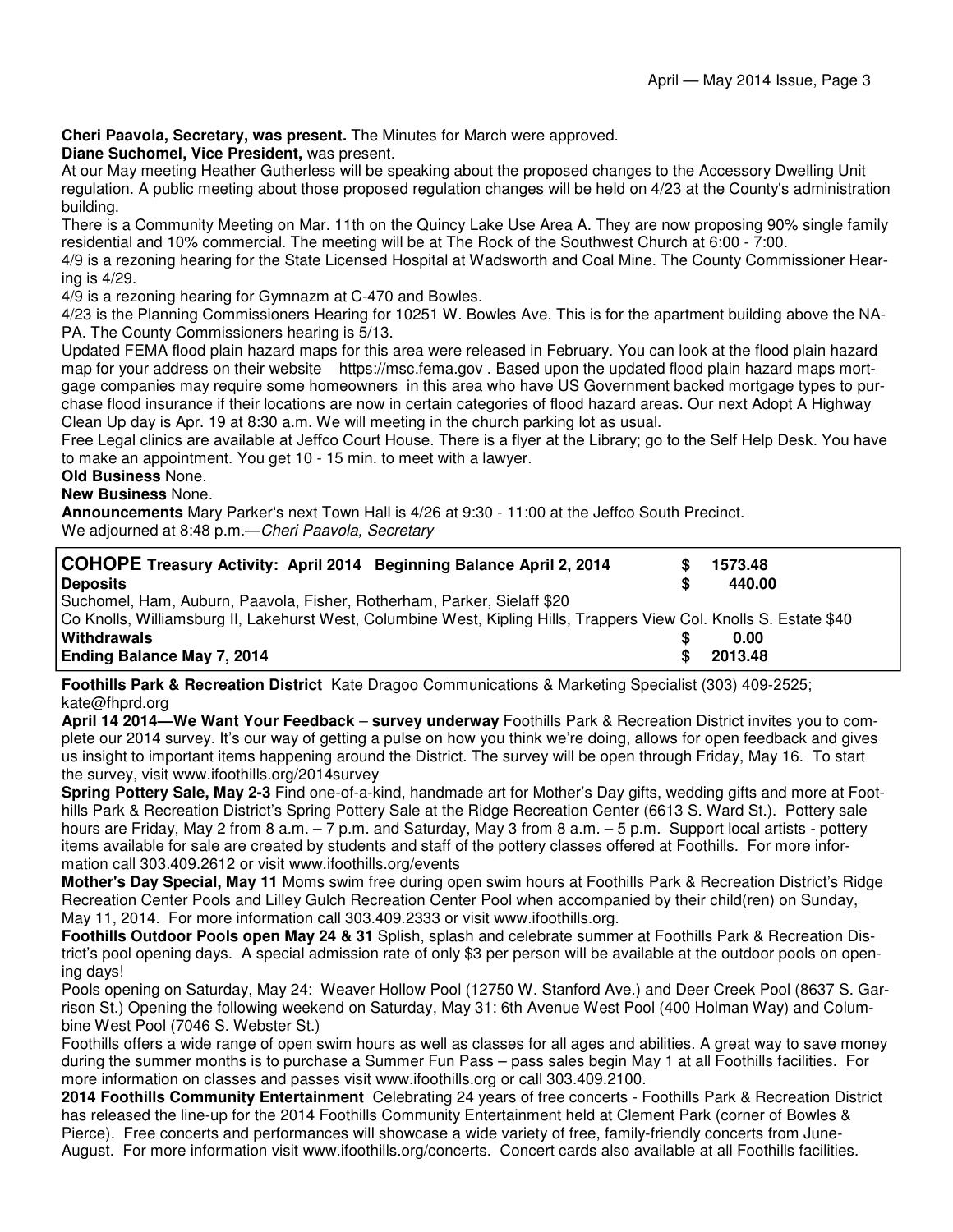# THE BACKYARD

#### Columbine Knolls South II REVIEW

From **President's Corner** Spring and daylight savings time has arrived. It is so nice to be able to get out and enjoy the weather and take a walk or dust off the bike for an evening ride. Recently I have seen and have been getting reports from people in our community regarding pet owners not having their pets on their leashes. Please be courteous to your neighbors and obey the leash laws posted at the entryways of our nearby Coronado Park. If someone refuses to comply with the posted laws then contact the Jefferson County Sheriff's Department at 303-271-0211 and they will assist you. For those of us Gardeners/Landscapers, etc., springtime definitely gets us in the mood to check out new plants and plan what you might want to do to your lawns this year! In addition, if this time of year motivates you to do some improvements to your home, please remember to submit an Architectural Control Committee (i.e."ACC") form before you paint the house, build a new fence, replace windows, etc. You can find the form on the website along with process instructions. It's all about keeping our neighborhood looking nice for everyone and keeping our property values up! Also, in the spirit of spring cleaning, keep in mind that the CKSII Community Garage Sale will be June 6 & 7. This is a great way to recycle unwanted treasures and make a little money at the same time!

The CKSII HOA did not have a meeting in March, but the Board members have been busy paying bills, adding new members, welcoming new neighbors, preparing to support the upcoming covenant renewal for Sections 2 & 3 and reviewing ACC requests as well as answering emails and questions from the community. — Jon Brouillet, President CKSII **HOA** 

#### Columbine West Civic Association Newsletter

**A Moment With The Board** At the March 11th CWCA meeting the Board conducted business as usual. A couple of new faces have attended the meetings lately and one has volunteered to help with Membership. Thanks to everyone who steps up to help out. More hands, fewer headaches. More membership dollars along with community volunteers could secure additional community events. Recycle/ Dumpster Day plans are coming together, the date will be early June, watch for more details. Summer is just around the corner, remember to lock your doors and cars to prevent thieft. A representative from Shiloh House is scheduled to attend the April meeting and speak to members about upcoming events and National Night Out. Annual elections will be at the May 13th meeting, with the slate of election candidates being set at the April 8th meeting. Remember if you have any suggestion of ideas, call the voicemail, drop an email, just contact us. Look forward to hearing from the community. Residents are encouraged to attend any monthly meeting the next one

## The Leawood Rapporter

From **Leawood Civic Association Minutes March 11, 2014** The meeting was called to order at 7:07 p.m. In attendance, were Rhonda Eveleth, Mike Shaw, Paul O'Connor, Nancy Bock, Heather Hanley, and Debby Baker.

Nominations were considered for all board positions. The board voted and all were in favor of the following positions: Mike Shaw as President, Paul O'Connor as Vice President, Richard White as Treasurer, Heather Hanley as Secretary, and Debby Baker as Assistant Secretary. The Election Resolution will be completed at the April meeting.

The Board considered each Board Members' role and its' responsibilities. Heather will create an initial LCA Roles & Responsibilities document for further discussion and revision. This document will also be used in conjunction with the creation of new LCA bylaws.

Mike will continue to research a website company to best fit the needs of our community. The board will discuss this topic further at a later date.

After review of the LCA membership flyer, Paul O'Connor proposed mailing the membership flyers to all 850 homes in Leawood. All were in favor. Paul and Mike will create the LCA membership flyer for distribution in early April with Rhonda's assistance.

The board briefly discussed the annual Volunteer Night. This meeting will take place on April 8, at 6:30 p.m., at Leawood Elementary School. This is a great opportunity to meet your neighbors, enjoy some great pizza and beverages, and find ways you can help support our great community.

The Easter Egg Hunt was also briefly discussed. Debby will organize this very popular event. The Easter Egg Hunt will be held on April 12. Look for information, regarding this event, in the April issue of the Leawood Rapporter. Meeting adjourned at 8:17 p.m.

From **Leawood Metropolitan Recreation and Park District Minutes March 12, 2014** The meeting was called to order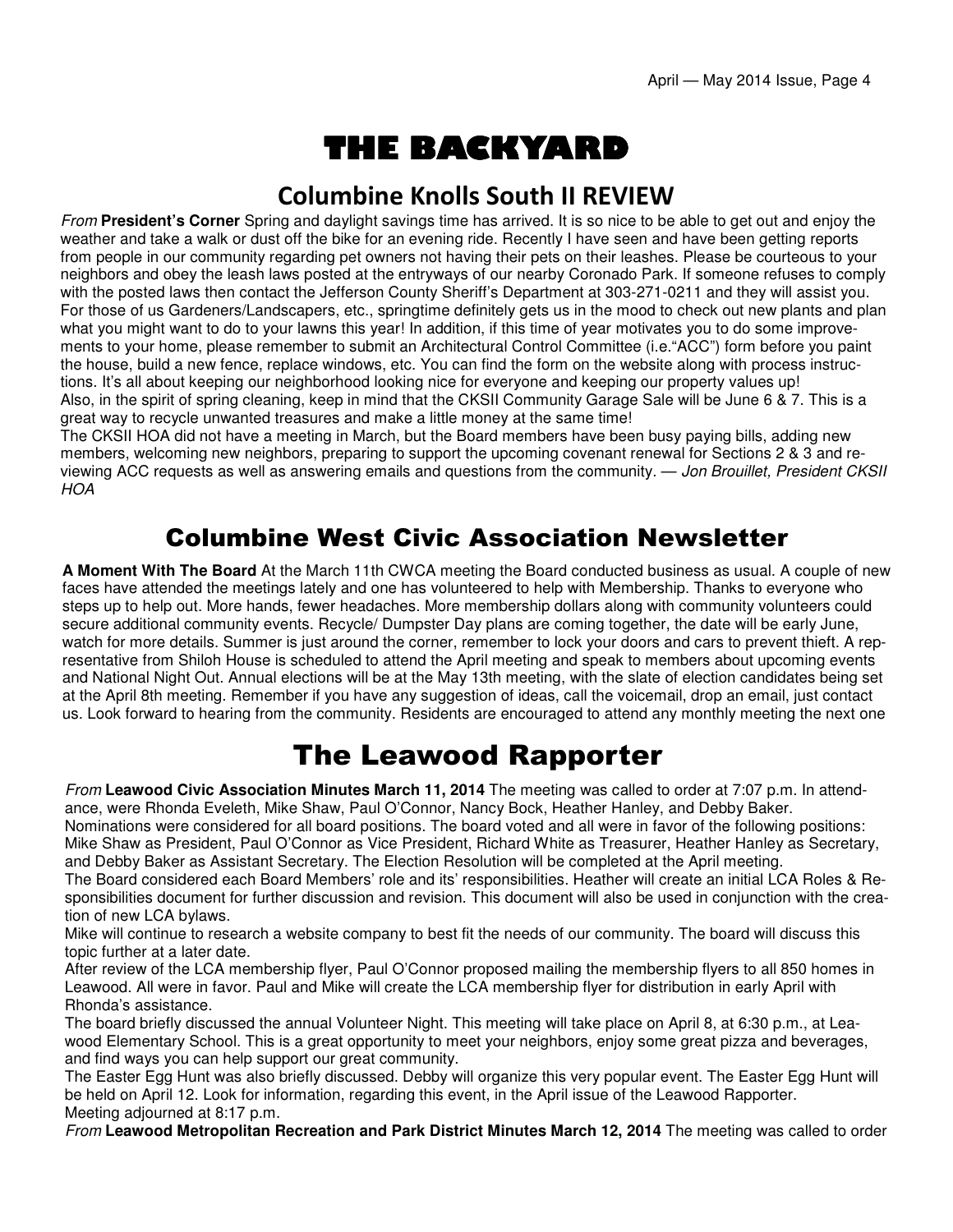at 6:25 p.m. at Leawood Elementary School by President Kyle Sargent. Members present were: Donna Snyder, Linda Smith, Mibby Luedecke, Charlie Campbell, and Dave Padilla, Parks Manager.

Treasurer's Report – Donna submitted the Treasurer's report. Tax revenues, ownership tax revenue and lottery income were reported by Donna. Invoices for the month include: United Site Services, Waste Management, Denver Water, Horizon, Arco for trash bag ring, Excel, Special District Association dues, IRS taxes, Dave's invoice, Dave's invoice for snow removal and reimbursement to petty cash. Donna prepared our Annual Conservation Trust report as required. Charlie moved the report be approved and bills paid. Linda seconded and the motion passed.

Parks Manager Report – Kyle noted that we want to be aware of Emerald Ash tree disease. Parts of the city are already having issues. Charlie reported our landscape maintenance contract with L&M has been signed for 2014. Their contact is to start in April. Dave met with several tree trimming contractors in regard to a park tree hanging over a resident's yard. This will be taken care of as soon as they are able to get equipment into the park due to soggy soil. Broken branches in Raccoon Park will also be taken down, again, as soon as weather permits. Dave has asked for bids from contractors for extensive phased tree trimming in Raccoon Park. Charlie has asked a CSU forester to look at all the trees in Raccoon Park and recommend whether damaged trees should be taken down or trimmed. He will be asked to tag the trees and prioritize our strategy. This is a major project list item for the District in 2014.

Dave reported he will be trenching an irrigation line to the two new trees in the west end of Weaver Park. Dave and two men removed two downed trees in Raccoon Park along the east diversion ditch. The debris was moved to the east end pile. There is now considerable tree debris that needs to be removed. This will be taken care of when the big branches are removed. Snow plow work was done as needed this month. The wear bars on the ATV are taking a beating this season. Trash was picked up and doggie bags replaced.

Correspondence – Donna received a call from a resident to report hanging branches in Raccoon Park. Donna then followed up with info to Dave. Resident also wants to be sure new trees will be planted in Raccoon Park since lots of trees are getting old. Note: New trees in Raccoon Park are on our project list for 2014. We know we are losing a lot of them due to age. Extensive trimming will take place this year as planned.

Donna had an unpleasant interaction with a resident who had a dog off leash and would not comply with leashing it. Reminder: Our parks are part of Jeffco's requirement to have all dogs on leashes. We have been seeing more of this issue and have contacted Animal Control for more patrols.

Old Business – 2014 Projects – A walk-thru of the parks will be scheduled at the next meeting. Our current project list will be prioritized as soon as we know what damage has been done to the park during the winter.

Platte Canyon for C-Line Interceptor, including access – Dave and Charlie attended a walk thru from the far west bridge to the east end of Tract T on Sheridan with Jacobs Engineering and Platte Canyon. Their work is scheduled to start in May or June. The east end of Weaver Park will serve as the staging area for their work. Another walk thru will be done ith the contractor before work starts.

Elections – Linda reported that we were able to cancel the May 6 election due to there not being more candidates for directors than offices to be filled. The cancellation notice was published in the Columbine Courier on March 12 and appropriate forms were sent to Jefferson County Clerk and Reporter and Division of Local Governments. Mibby Luedecke and Charlie Campbell were re-elected.

New Business – Field Usage – South Jeffco Association requested use of the Leawood Park baseball field from March to July. It was agreed we would rent them the field for their use. Kyle will invoice them for the usage.

Meeting DatesDay/Time: 2nd Wednesday of each month (unless noted), 6:30 p.m.

Location: January to May – Leawood Elementary School; June, July and August – Park pavilions or Board member's homes due to school being closed; September to December – Leawood Elementary School

Wednesday, May 14, 6:30, Leawood Elementary School

The meeting was adjourned at 7:42 p.m.  $-$  Linda T. Smith, Vice President and Secretary

## WoodBourne

From **Note From the Board President** The March Board meeting was held on March 19, 2014, at the Woodbourne clubhouse. As winter is ending and spring is around the corner, there are several issues regarding the community and the Annual Homeowners Meeting that were addressed by the Board.

The Simm's fence has been propped up. The final repairs will be made once the weather turns warmer this spring. The Fremont entrance will be receiving a sprucing up as the Woodbourne Garden Committee begins its first project. Check out the changes as work progresses this month. Don't forget that new volunteers are encouraged and welcome. It is important that we get a quorum for the Annual Homeowners Meeting this month. In the past few years, we have had trouble getting enough residents to attend or submit proxies. The Board will be holding a proxy drive on Saturday, April 12, 2014, along Freemont. Please stop and sign a proxy if you cannot attend the meeting. Board members and volunteers may also come by your house to collect proxies. It will cost the HOA about \$500 if we have to reschedule the Annual Homeowners meeting. .— Jay Hansen, President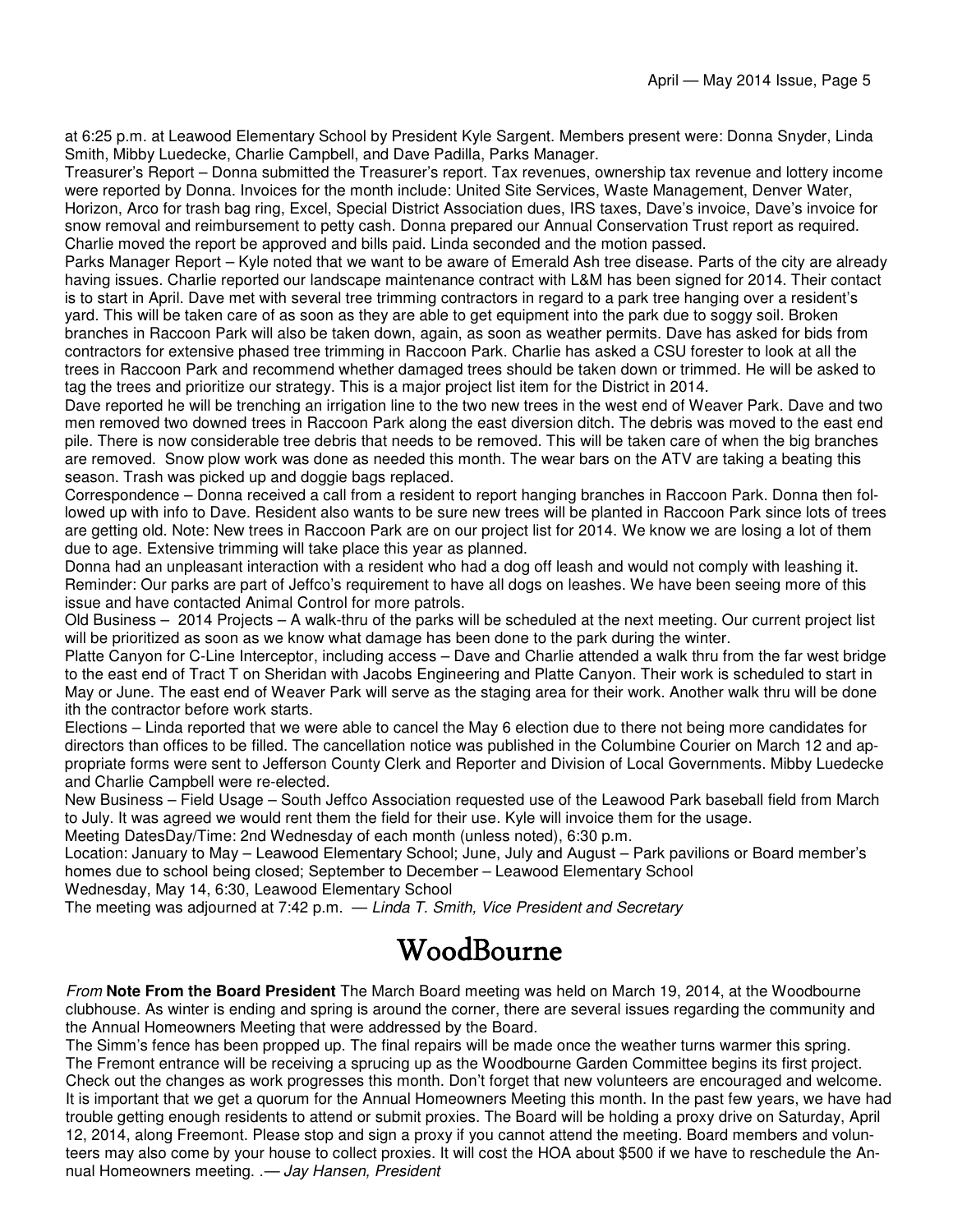## Williamsburg II News

From **President's Message** We find ourselves now officially into Spring by several weeks yet Easter is several weeks away. Our Annual Easter Egg Hunt is scheduled for Saturday April 12 with a back-up date of April 19th should Mother Nature fail to cooperate. Looking forward to seeing everyone. Thanks to all who participate and a special appreciation to the same board members who volunteer their time year in and year out coordinating the event. Tax day looms for many as well. Don't forget to file by April 16 (since the 15th is a Sunday, you procrastinators get an extra day!).

The end of the school year is on the horizon. Kids (and perhaps more so, adults) may be catching spring fever and finding it difficult not to daydream about being outdoors in our beautiful Colorado climate. With this time of year comes spring cleaning, so mark those calendars and start prepping for the Community Garage Sale (see related article) by cleaning out those closets, garages and basements!

From **HOA Meeting Minutes for March 4, 2014—Annual Meeting** Mike Eppers called the meeting to order at 7:05 p.m. In attendance were Mike Eppers, Winnie Burdan, Susan Ganz, Debra White, Bill Ganz and Sharon Erickson

**Newsletter/Web page** No changes required for the newsletter or web page. Links to the Ken Caryl Ranch Metropolitan District and Foothills Park & Recreation District were added to the web page for those who want to follow the proposed Dog Park near the sledding hill.

Susan Ganz reported that as of February 28th the amount of dues collected is \$4290. This equates to 123 homes or 38% of homes.

**Architectural** Committee Report Bill Ganz reported that he has not had any requests – again cold weather and time of year puts projects outdoors on hold.

**Old Business** The Easter Egg Hunt is scheduled for Saturday, April 12th at Eagle Meadows Park. The backup date will be April 19th if weather requires a change of date.

The board agreed to delay making any decision to eliminate one or more upcoming HOA events – dues collections will be monitored and checked against associated event costs before any further decision is made.

Susan and Bill have done some follow up on potential costs and options for necessary repairs for the signboard at the front of the subdivision. Goal – keep it simple and low cost. They also reported that the back light at the front entrance sign is not working. The light assembly is corroded and replacement parts have not been easy to locate. We are considering replacing this fixture with 2 spot lights to light the sign.

**New Business** This is the Annual Meeting and the meeting where Board members are elected to serve a two year term. Susan Ganz', Winnie Burdan's and Sharon Erickson's terms are all up. All three were nominated to continue serving on the board and have agreed to serve another 2 year term. Mike Eppers, Mark Hickman and Debra White have one more year on their term.

The Garage Sale will be held on June 6th and 7th this year. Start gathering all your items and mark your calendar. Debra White has contacted West Metro Fire and they have agreed to lead the Bike Parade on Friday, July 4th. Meeting adjourned at 8:20.



Jeffco Proposed ADU changes: From Jeffco website: **Regulation Revision** Over the years, regulations have been fluid, with county staff continually drafting revisions to the documents in order to protect the health, safety and welfare of the citizens of Jefferson County. The original zoning resolution was adopted by the county commissioners in 1946 and the land development regulation was adopted in 1978. The County is proposing changes to Zoning Resolution, Section 4 and 5, Accessory Dwelling Unit (ADU)

An Accessory Dwelling Unit (ADU) is an additional dwelling that can either be added to an existing single family detached dwelling, or built as a separate accessory structure on the same lot as the primary dwelling. These types of structures are often

Cohope road cleanup 4-19-2014 called "granny cottages." To be considered an ADU, the unit has provisions for an

independent kitchen, and must be clearly subordinate to the main dwelling.

Currently, to qualify for an ADU a property owner must prove at a Board of Adjustment hearing that the ADU will only be occupied by a family member, the property is a minimum of one acre, and adequate water and sanitation is provided. All changes proposed are shown in draft 1 of Section 4 and Section 5. Please note that the regulations are being moved from Section 4 to Section 5, so Section 4 will only show deletions. The three major changes proposed are as follows. 1. Process - The process is proposed to be changed from a Board of Adjustment hearing to an administrative process where the decision is made by staff based on specific criteria. This is why the location of the regulation is changing from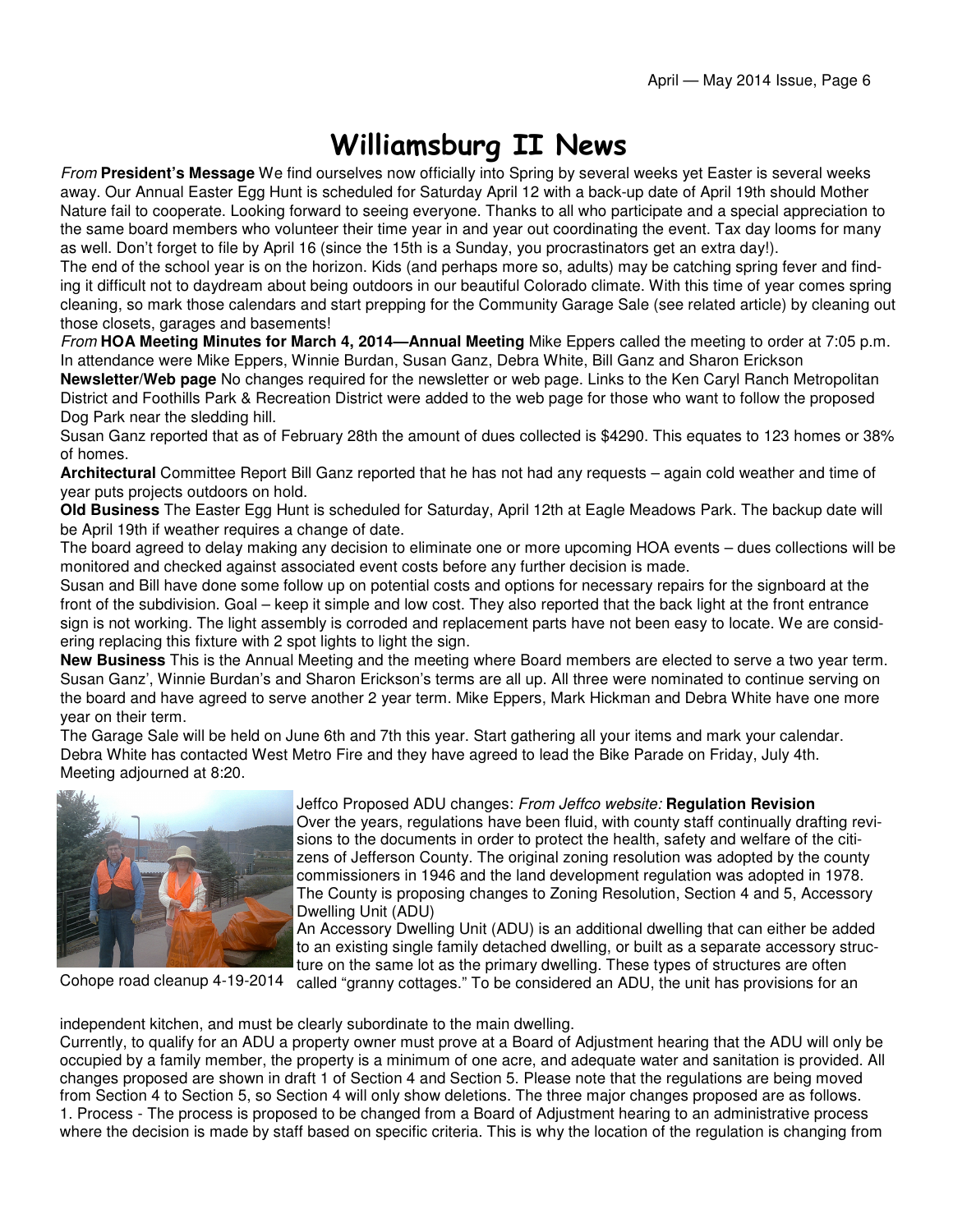**Respect Blue Spaces**—By Sheriff Ted Mink—On March 11, 2014, the Jefferson County Board of County Commissioner's adopted a revision increasing the fines associated with parking privileges for persons with disabilities (42-4-1208). The traffic infraction for unauthorized parking in a designated disabled parking spot will now result in a fine of \$350 for the first offense, and \$600 for subsequent offenses. The ordinance took effect on April 11, 2014.

The State of Colorado issues license plates and placards to qualified persons with disabilities to park in reserved parking spaces. Disability parking is provided to assure that individuals requiring additional space to enter or exit their vehicles have the needed space and accommodates closer parking to a main entrance. The disability parking privilege allows a qualified individual to park in any space marked with the International Symbol of Access (blue spaces).

The State of Colorado offers identifying license plates and placards for persons with disabili-

ties to park in reserved parking spaces. A person with a disability may apply for: An identifying placard to be prominently displayed on a motor vehicle used to transport such person with a disability.

A distinguishing license plate to be displayed on a motor vehicle owned by such person.

If the person with a disability is also a Disabled Veteran as determined by 42-3-213(5), C.R.S., that person may elect to display the Handicap Disabled Veteran license plates.

Identifying license plates or placards can be issued to a person by submitting a completed DR 2219 Persons with Disabilities Parking Privileges Application to the County Motor Vehicle Office. The application must be signed by the applicant or a representative.

**Replacement Placards** If the placard has been lost, stolen, mutilated, or otherwise damaged and the replacement placard is being requested prior to the expiration date, the damaged or mutilated placards should be surrendered to the Authorized Agent for replacement. You must provide a copy of the DR 2574 registration receipt for the placard being replaced as proof for replacement validation.

For information on placards and identifying license plates contact the Division of Motor Vehicles at (303)-205-5607.

Section 4 to Section 5 of the Zoning Resolution.

2. Occupant - The requirement that the ADU be occupied by a family member is proposed to be removed and replaced by a requirement that one of the units must be occupied by the property owner. The other unit could be occupied by a family member, a caretaker, a nanny, or a renter.

3. Lot and Unit size - The minimum lot size has been reduced, but the maximum unit size is also reduced on a tiered scale, so that as lot size is reduced so is the size of the ADU.

Valid proof of water and sanitation will still be required.

The intent of these regulation changes is not to double the density allowed in an area, or to allow the ADU to be sold off as an independent unit. The intent is to create more housing options for Jefferson County citizens. This would allow some citizens to age in place by having a second unit for perhaps a caretaker or grown children.

Jeffco Open Space Master Plan Now Online—Jefferson County Open Space authored the 2014-2019 Master Plan following a collaborative process that involved the Board of County Commissioners (BCC), the Open Space Advisory Committee, the public, and interested groups and organizations. The Plan was officially adopted by the BCC on March 18, 2014.

The purpose of the Master Plan is to provide an overarching strategic focus and direction. The eight goals and associated strategies provide the framework to accomplish the Plan in a 5-year period. Before updating the Master Plan, a 2011 Citizen Survey was conducted which provided valuable input for the creation of the Plan.

The Plan covers the vision, mission and values of Jeffco Open Space, as well as the aforementioned goals of land preservation; land stewardship; trails; communication and community involvement; nature and park-related history education; volunteerism; visitor stewardship; and the nature-health connection. In addition, ten detailed maps of Jefferson County are included that cover everything from population to scenic resources.

Read the full 2014-2019 Master Plan on our website: http://jeffco.us/parks/about/open-space-master-plan On Issuu.com: http://issuu.com/jeffcoopenspace/docs/jcos\_2014mstrpln\_041814\_1\_

Jeffco Open Space was founded as a land conservation organization in 1972 to preserve land, protect park and natural resources and provide healthy nature-based experiences. We are funded with a one-half of one percent sales tax that has preserves over 52,800 acres and created 28 regional parks and 227 miles of trails in Jefferson County. Thea Rock

Communications Manager 303-271-5902 trock@jeffco.us



Sheriff Ted Mink